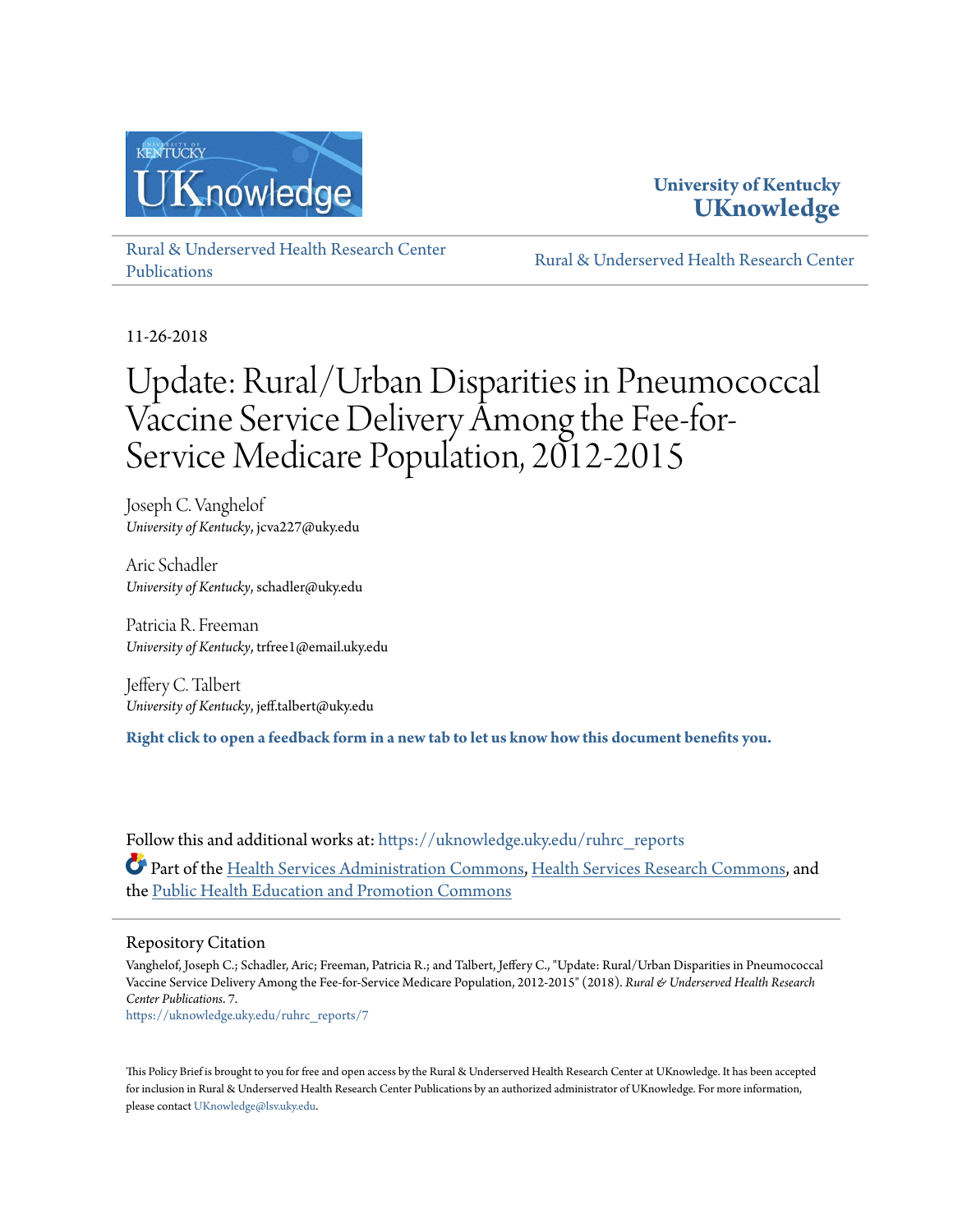**Rural & Underserved Health Research Center** 

Policy Brief November 26,2018

## **Update: Rural/Urban Disparities in Pneumococcal Vaccine Service Delivery Among the Fee-for-Service Medicare Population, 2012-2015**

Joseph Vanghelof, PharmD, MS; Aric Schadler, MS; Patricia R. Freeman, PhD; and Jeffery Talbert, PhD

### **Overview of Key Findings**

- Between 2014 and 2015, the number of pneumococcal vaccine services delivered to fee-for-service (FFS) Medicare beneficiaries increased by 380% as a result of uptake of PCV13 vaccine.
- Continued disparities in delivery of pneumococcal vaccine services to FFS Medicare beneficiaries in rural and urban communities are noted, with a 63% higher vaccination rate observed in urban areas.
- The majority of pneumococcal vaccine services delivered to FFS Medicare beneficiaries were provided by primary care providers, although pharmacy providers delivered close to one-fourth (24.2%) of these services.
- Pharmacy providers in rural communities play an increasing role in pneumococcal vaccine service delivery, providing one-third (33.5%) of vaccines in 2015.

## **Purpose**

This *Policy Brief* is the second report from the Rural and Underserved Health Research Center assessing rural/urban disparities in pneumococcal vaccine service delivery among the fee-for-service (FFS) Medicare population. This report is an update of the initial report<sup>1</sup> and was conducted to specifically assess uptake of the 13-valent pneumococcal conjugate vaccine (PCV13) following revised vaccination recommendations released in 2014.

## **Introduction**

Pneumococcal disease remains a significant public health concern in the U.S., especially for older adults where mortality from invasive pneumococcal disease (IPD) ranges from 20% at age 65 to 40% at age 85.<sup>2</sup> Current recommendations from the Advisory Committee on Immunization Practices (ACIP), in place since September 2014, call for all persons age 65 and older to be vaccinated with a 2-dose vaccination series; 1 dose PCV13 at age 65 and 1 dose 23-valent pneumococcal polysaccharide vaccine (PPSV23) at least 1 year later.<sup>3</sup> The previous recommendation for persons age 65 and older was to receive 1 dose of PPSV23, with PCV13 reserved for those considered high risk. Recommendation for the 2-dose series was made following evidence showing that up to 25% of IPD and 10% of community acquired pneumonia in older adults are caused by PCV13 vaccine serotypes.<sup>4</sup> Despite these recommendations, vaccination rates remain low for either vaccine individually  $\langle$  <50%) and for the complete 2-dose series  $\langle$  <20%), with racial and geographic disparities in pneumococcal vaccination uptake noted. 4



*This project was supported by the Federal Office of Rural Health Policy (FORHP), Health Resources and Services Administration (HRSA), U.S.*  Department of Health and Human Services [HHS) under cooperative agreement # U1CRH30041. The information, conclusions and opinions<br>expressed in this document are those of the authors and no endorsement by FORHP, HRSA, HHS,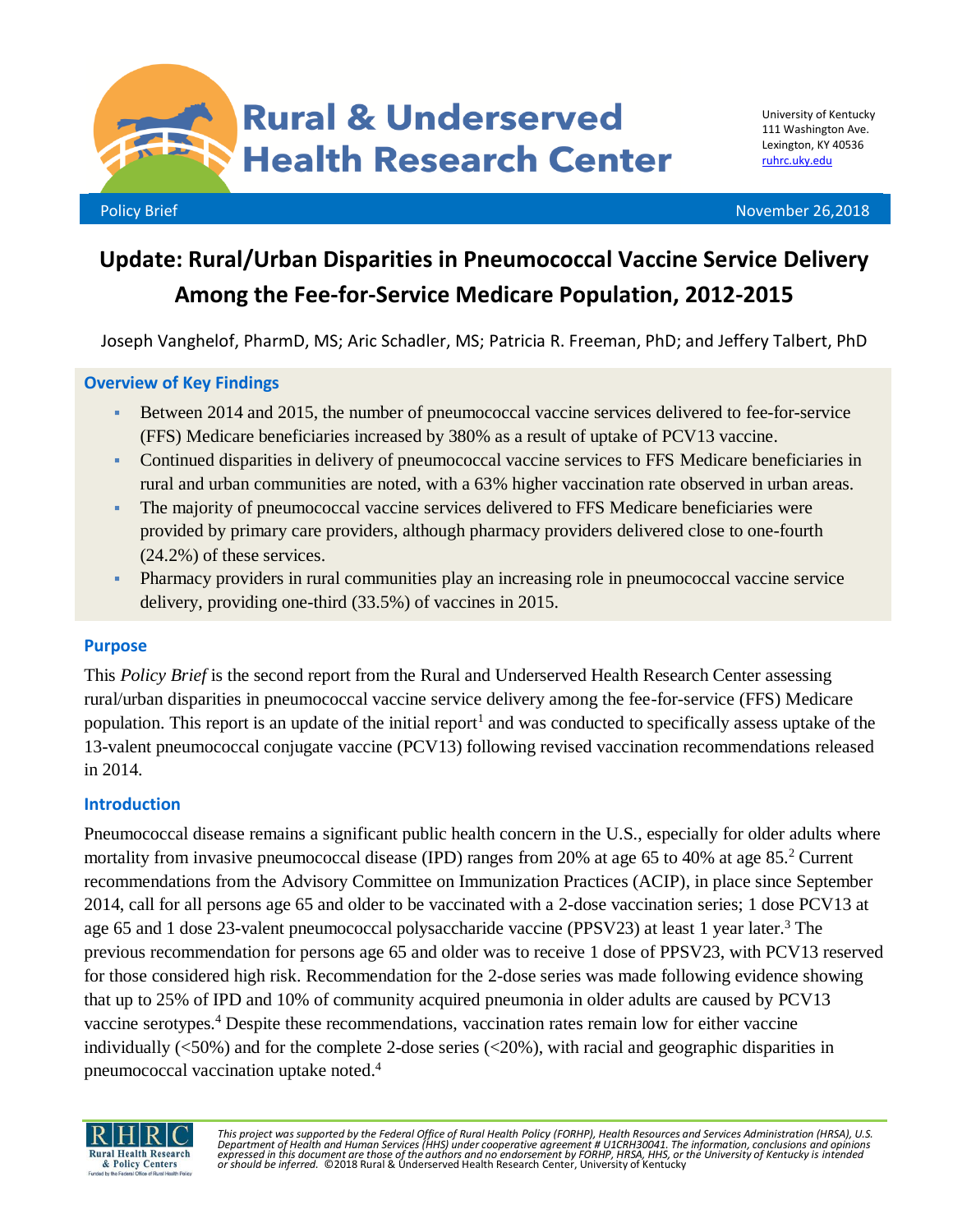In a previous RUHRC report assessing pneumococcal vaccine service delivery in the FFS Medicare population, we documented a significant disparity in pneumococcal vaccination rates between rural and urban areas across the nation, with a 40% lower mean vaccination rate observed in rural communities in 2014. <sup>1</sup> Overall, pneumococcal vaccination service rates were low and varied considerably by state. Although primary care providers delivered a majority of pneumococcal vaccine services to adults age 65 and older in the Medicare FFS population, a significantly greater proportion of pneumococcal vaccine services was delivered by pharmacy providers in rural areas, and regression models indicated that pharmacy providers had a significant impact on pneumococcal vaccine delivery in rural areas.

Our previous report evaluated overall pneumococcal vaccination service delivery in the year 2014, without assessing the contribution of the individual pneumococcal vaccines (PCV13 and PPSV23). The objective of this study was to evaluate trends in pneumococcal vaccination service delivery for the years 2012 through 2015, and to specifically assess uptake of the PCV13 in 2015, the first full year following the revised vaccination recommendations in September 2014. A secondary objective was to determine the relative contribution of community pharmacies as an alternate site vaccine service provider to PCV13 uptake in rural communities.

## **Methods**

Vaccination service data were obtained from the Medicare Physician and Other Supplier Public Use File, which reports the services and number of FFS beneficiaries treated by physicians and other providers.<sup>5</sup> Services were restricted to the following: administration of any pneumococcal vaccine via Healthcare Common Procedure Coding System (HCPCS) G0009, PCV13 administration via Current Procedural Terminology (CPT) 90670, and PPSV23 administration via CPT 90732. Providers were classified as either: 1) primary care provider (e.g., nurses, physician assistants, and family practice physicians); 2) pharmacy provider; or 3) other providers (e.g., physician specialists). Provider county was estimated using provider zip code, then linked to Rural-Urban Continuum Codes (RUCC) and the Medicare Geographic Variation State/County table Public Use File. RUCC classifies counties on a scale of 1 to 9, with 1-3 designated as urban, and 4-9 as rural.<sup>6</sup> The Medicare Geographic Variation table reports for each county: the number of FFS enrollees; average age; average Hierarchical Condition Category (HCC) score, a composite risk score reflective of chronic disease burden; and percent male, white non-Hispanic, eligible for Medicaid, and using inpatient or outpatient services.<sup>7</sup> Descriptive statistics on vaccine services by rural-urban designation, provider type, vaccine type, and year were calculated. A logistic regression model of the estimated rate of pneumococcal vaccination in 2015 was created using the parameters from the Medicare Geographic Variation table, rural-urban designation, the percent of vaccines provided by pharmacists, and the interaction of rural-urban designation with percent of vaccines provided by pharmacists.

## **Findings**

The number and rate of pneumococcal vaccination services delivered by FFS Medicare providers to eligible beneficiaries increased annually between 2012 and 2015. In 2015, pneumococcal vaccine services were delivered by providers to approximately 5,353,000 FFS beneficiaries representing 16% of the FFS population nationwide, a 380% increase over that reported in 2014.<sup>1</sup> Consistent with our previous findings, continued disparities in pneumococcal vaccine service delivery are noted between rural and urban communities with an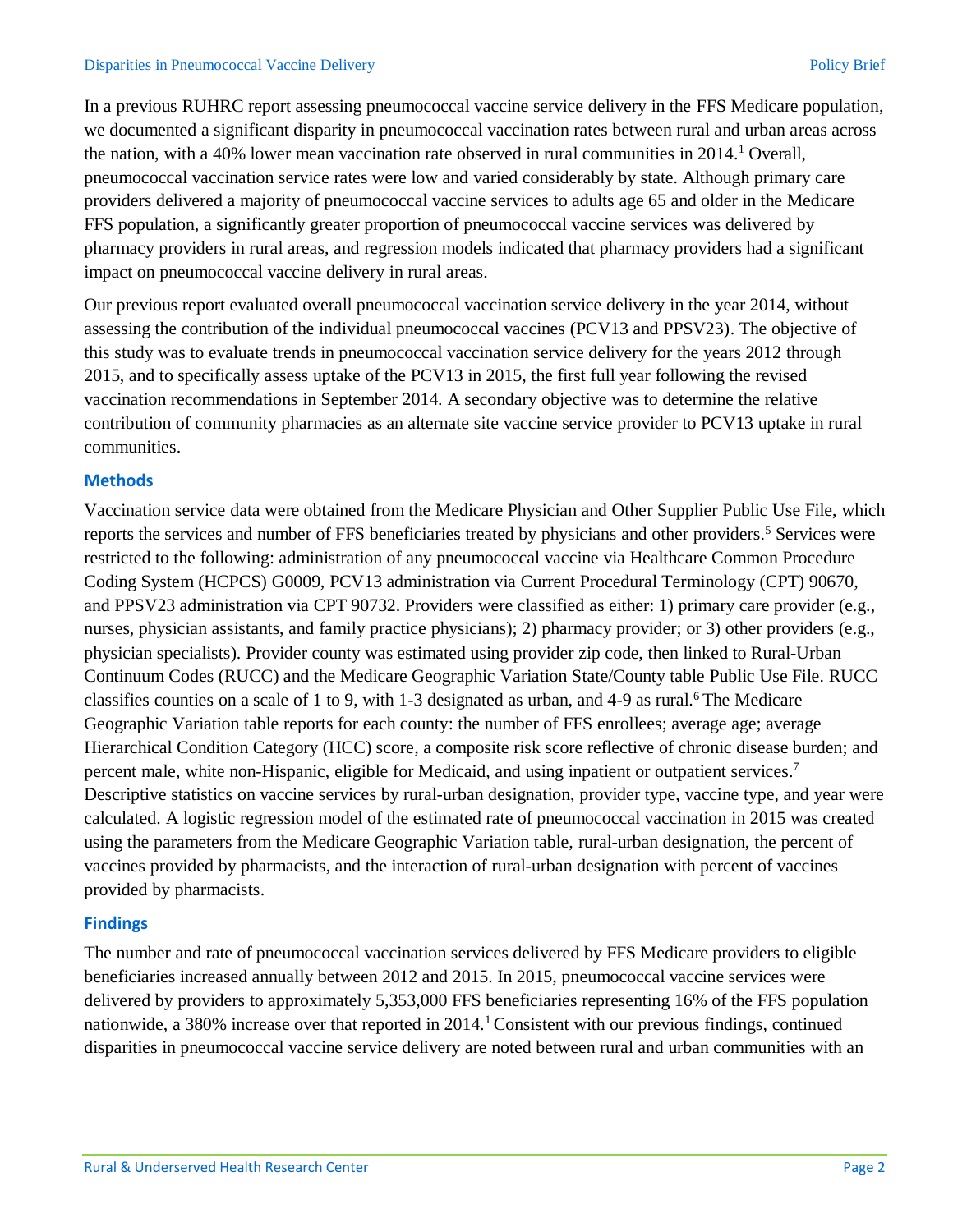#### Disparities in Pneumococcal Vaccine Delivery Policy Brief

estimated 10.7% of FFS beneficiaries receiving pneumococcal vaccination services in rural communities compared to 17.4% in urban communities, signifying a 63% higher vaccination rate in urban communities.

Prior to 2015, the vast majority of pneumococcal vaccine services provided were for PPSV23, as expected based on ACIP recommendations for adults 65 and older (Table 1). In 2015, following the revised recommendations for the 2 dose vaccination series with PCV13 followed by PPSV23

**Table 2. Number of Pneumococcal Vaccination Services by** 

## **Table 1. Total Number of PPSV23 and PCV13 Vaccination Services, in Thousands, 2012-2015**

| Year | PPSV23          | <b>PCV13</b>  |  |  |
|------|-----------------|---------------|--|--|
| 2012 | 1,067(97.7%)    | 25(2.3%)      |  |  |
| 2013 | 1,077(92.3%)    | 90 (7.7%)     |  |  |
| 2014 | $1,025(66.9\%)$ | 507 (33.1%)   |  |  |
| 2015 | 445 (8.4%)      | 4,852 (91.6%) |  |  |

at least 1 year later, PCV13 comprised over 90% of all pneumococcal vaccine services. The increase in the rate of pneumococcal vaccination service delivery noted in 2015 was driven by uptake in the rate of PCV13 vaccination services.

| <b>Provider Type and Rural-Urban Designation, in Thousands, 2015</b> |                                                       |            |                                                       |            |                                                |            |  |
|----------------------------------------------------------------------|-------------------------------------------------------|------------|-------------------------------------------------------|------------|------------------------------------------------|------------|--|
| <b>Provider</b><br><b>Type</b>                                       | <b>Rural</b><br><b>Vaccination</b><br><b>Services</b> |            | <b>Urban</b><br><b>Vaccination</b><br><b>Services</b> |            | <b>Combined</b><br><b>Vaccination Services</b> |            |  |
| Pharmacy                                                             | 247                                                   | (33.5%)    | 1,049                                                 | (22.7%)    | 1,296                                          | $(24.2\%)$ |  |
| <b>Primary Care</b>                                                  | 465                                                   | $(63.1\%)$ | 3,398                                                 | $(73.6\%)$ | 3,863                                          | $(72.2\%)$ |  |
| Other                                                                | 25                                                    | $(3.4\%)$  | 168                                                   | $(3.6\%)$  | 193                                            | $(3.6\%)$  |  |
| Total                                                                | 737                                                   |            | 4,615                                                 |            | 5,353                                          | $(100\%)$  |  |

As shown in Table 2, in 2015, primary care providers delivered the majority (72.2%) of pneumococcal vaccination services to FFS Medicare beneficiaries while pharmacy providers accounted for one-fourth. In rural communities, pharmacy providers delivered one-third of pneumococcal vaccine services, suggesting the important role of rural pharmacies in vaccine access.

To further assess the contribution of rural pharmacies to vaccine access, we assessed trends in pneumococcal vaccine delivery by provider type in rural and urban communities from 2012 to 2015 (Figure 1). The proportion of pneumococcal vaccines provided by pharmacists in rural areas increased from 19.9% in 2012 to 33.5% in 2015 but has only modestly increased in urban areas (20.4% to 22.6%).



## **Figure 1. Percent of Pneumococcal Vaccination Services Delivered by Provider Type and Rural-Urban Designation, 2012 to 2015**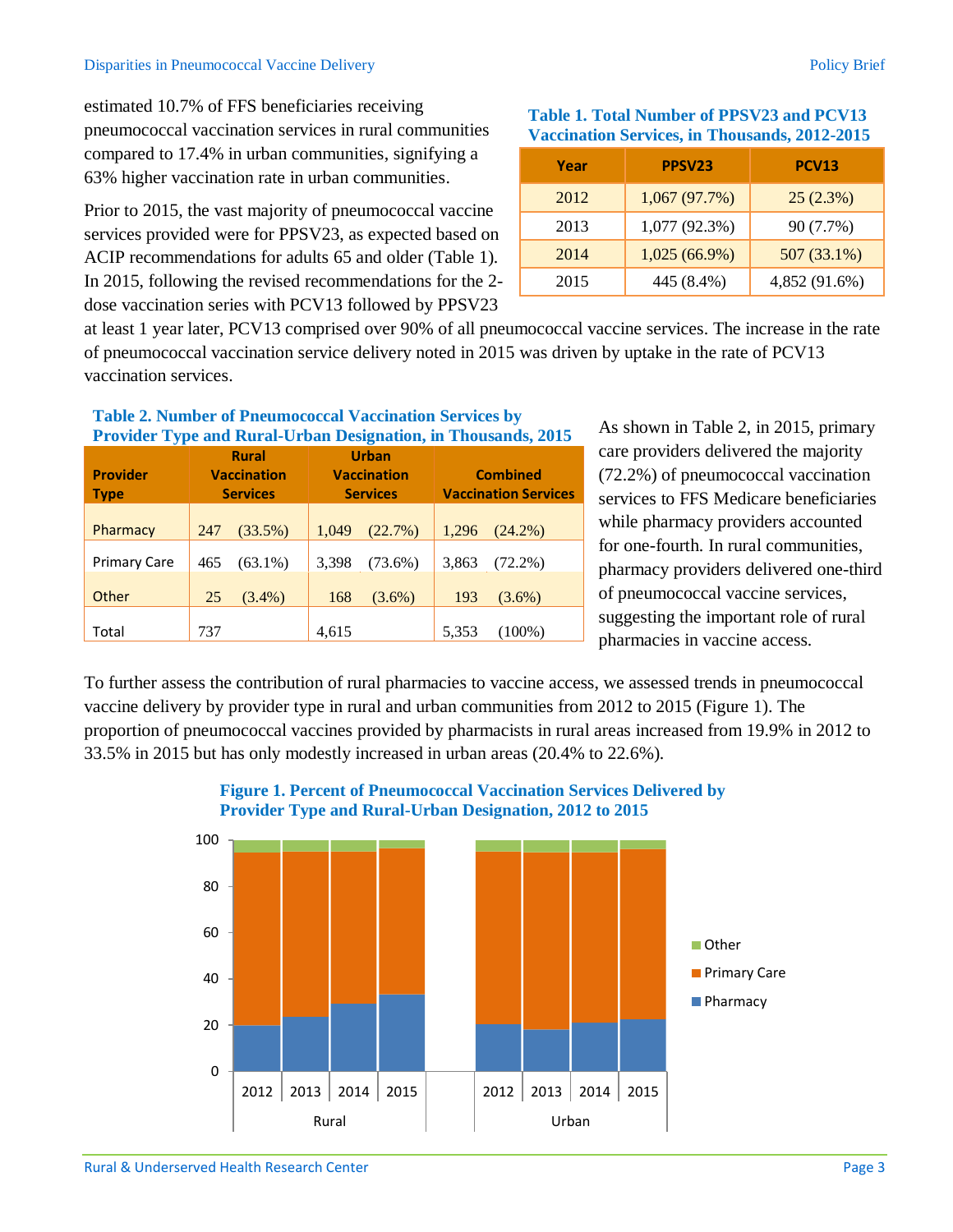In 2015, pneumococcal vaccination service rates among FFS beneficiaries varied by state and ranged from 8% in Maine to 26% in Colorado (Figure 2, right panel). In comparison, the range during 2014 was 1% to 6% (Figure 2, left panel). Although overall pneumococcal vaccination rates in the FFS Medicare population have increased, a widening gap between highest and lowest vaccination rates in states (5% in 2014 vs 18% in 2015) is noted. Further county-level pneumococcal vaccinating service visualizations are available at our website: [https://ruhrc.uky.edu/infographics/.](https://ruhrc.uky.edu/infographics/)



## **Figure 2. Rate of Pneumococcal Vaccine Service Delivery per Eligible Population, 2014-2015**

Logistic regression indicates that increasing age of beneficiaries, greater proportion of female beneficiaries, and greater proportion of white non-Hispanic beneficiaries were positively associated with uptake of pneumococcal vaccine services, while rurality, greater use of outpatient services, and lower overall health status were negatively associated with uptake of pneumococcal vaccine services. The interaction between rurality and percent of vaccines provided by pharmacists was significant (*P* < .0001), and when interpreted with the finding from Figure 1 that pharmacists provide a greater proportion of vaccines in rural versus urban areas, suggests that community pharmacies play an important role in access to pneumococcal vaccinations in rural areas.

## **Conclusion/Discussion**

We assessed pneumococcal vaccination service records for FFS beneficiaries from 2012, the first year during which PCV13 was recommended for high-risk adults age 20 and older, through 2015, the first full year during which PCV13 was recommended for all adults 65 and older. Among FFS beneficiaries from 2012 to 2015, the number of pneumococcal vaccination services increased greatly, and providers shifted from principally administering PPSV23 to PCV13. We estimate that in 2015, 16% of FFS beneficiaries received pneumococcal vaccination, with 92% administered PCV13. During years prior to 2015, there were lower rates of pneumococcal vaccination and much less frequent use of PCV13. Therefore, as of 2015, the majority of FFS beneficiaries remained to be vaccinated with PCV13 and it is likely pneumococcal vaccination services after 2015 will remain elevated. Overall, rural areas experienced a lower rate of pneumococcal vaccination, and primary care providers were the most frequent contributors to pneumococcal vaccination. As primary care shortages in rural areas continue to grow, however, pharmacists appear to play an increasing role in providing vaccines in rural areas and have consistent importance in urban areas.

*In summary*, following recommendations for administration of PCV13 to all adults 65 and older in September 2014, pneumococcal vaccination rates increased almost 4-fold between 2014 and 2015. Continued disparities in